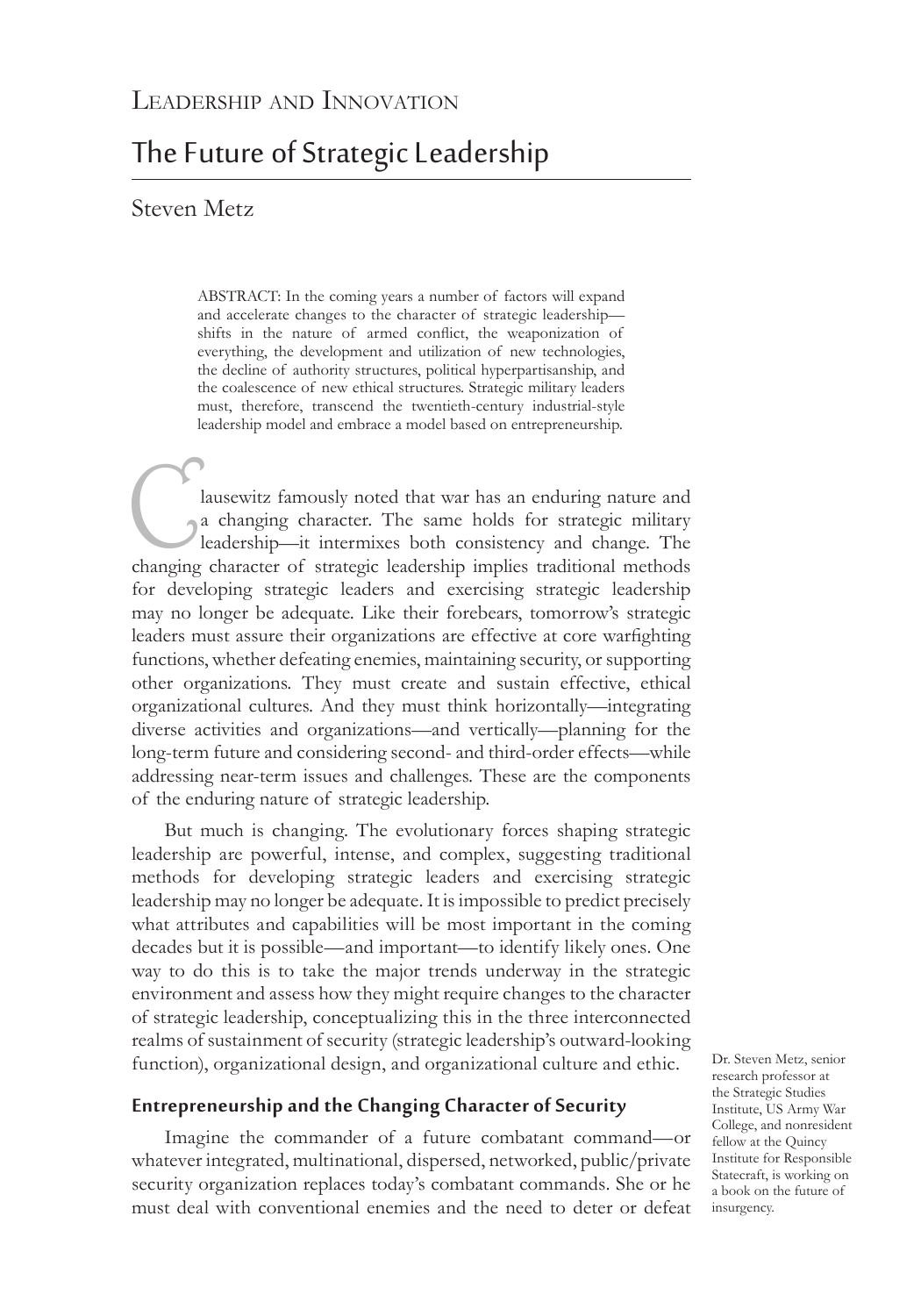#### 62 Parameters 50(2) Summer 2020

them in combat but also face nonstate adversaries exploiting what is called the "weaponization of everything."<sup>1</sup> "Modern technology," as Benjamin Wittes and Gabriella Blum write, "enables individuals to wield the destructive power of states."2 Multidimensional attacks and disruption are increasingly easy; creating and maintaining security, difficult. According to strategic futurist Sean McFate: "in the coming decades . . . wars will be fought mostly in the shadows by covert means, and plausible deniability will prove more effective than firepower in the information age. If there are traditional battles, they will not prove decisive. Winning will change, and victory will be achieved not on the battlefield but elsewhere."<sup>3</sup>

As the essence of security changes, so too must strategy. The architects of strategy—strategic leaders—must think in multiple dimensions involving a diverse range of adversaries or potential adversaries. Being able to defeat enemies will be necessary but not sufficient; security will be holistic. And once security is created, it will immediately erode as the forces of instability innovate and proliferate. Sustaining it will truly be a Sisyphean task.

This future commander will be surrounded by and part of revolutionary advancements in biology and bioengineering, neurologic enhancement, nanotechnology, advanced material sciences, quantum computing, artificial intelligence, robotics, and additive manufacturing.<sup>4</sup> Artificial intelligence in particular is likely to fuel extensive change in armed conflict particularly in the realm of decision-making.<sup>5</sup> As Thomas Adams put it, "the military systems (including weapons) now on the horizon will be too fast, too small, too numerous, and will create an environment too complex for humans to direct."6

Judgment alone will no longer be adequate for effective decisionmaking, particularly against adversaries using artificial intelligence and technology-enhanced decision systems. While this will be most stark at the tactical level, it will also play out at the strategic level, forcing future leaders to identify the optimal blend of human judgment and artificial

<sup>1.</sup> Yonah Jeremy Bob, "Ex-CIA Director Petraeus: Everything Can Be Hijacked, Weaponized," *Jerusalem Post*, January 30, 2018, [https://www.jpost.com/Israel-News/Ex-CIA-Director-Petraeus](https://www.jpost.com/Israel-News/Ex-CIA-Director-Petraeus-Everything-can-be-hijacked-weaponized-540235) [-Everything-can-be-hijacked-weaponized-540235;](https://www.jpost.com/Israel-News/Ex-CIA-Director-Petraeus-Everything-can-be-hijacked-weaponized-540235) Steven Metz, "America Isn't Ready for the 'Weaponization Of Everything'," *World Politics Review*, June 8, 2018, [https://www](https://www.worldpoliticsreview.com/articles/24846/america-isn-t-ready-for-the-weaponization-of-everything) [.worldpoliticsreview.com/articles/24846/america-isn-t-ready-for-the-weaponization-of-everything](https://www.worldpoliticsreview.com/articles/24846/america-isn-t-ready-for-the-weaponization-of-everything); and Rosa Brooks, *How Everything Became War and the Military Became Everything: Tales From the Pentagon* (New York: Simon & Schuster, 2016).

<sup>2.</sup> Benjamin Wittes and Gabriella Blum, *The Future of Violence – Robots and Germs, Hackers and Drones: Confronting the New Age of Threat* (Stroud, UK: Amberley Publishing, 2015), 131–37, Kindle.

<sup>3.</sup> Sean McFate, *The New Rules of War: Victory in the Age of Durable Disorder* (New York: William Morrow, 2019), 8–9, 67.

<sup>4.</sup> US Army Training and Doctrine Command (TRADOC), *The Operational Environment and the Changing Character of Warfare,* TRADOC Pamphlet 525-92 (Fort Eustis, VA: TRADOC, October 2019), 9.

<sup>5.</sup> TRADOC, *Changing Character of Warfare*, 18.

<sup>6.</sup> Thomas K. Adams, "Future Warfare and the Decline of Human Decisionmaking," *Parameters* 31, no. 4 (Winter 2001–2002): 58; Zach Hughes, "Fog, Friction and Thinking Machines," War on the Rocks, March 11, 2020, [https://warontherocks.com/2020/03/fog-friction-and-thinking](https://warontherocks.com/2020/03/fog-friction-and-thinking-machines/) [-machines/](https://warontherocks.com/2020/03/fog-friction-and-thinking-machines/); and Yuna Huh Wong et al., *Deterrence in the Age of Thinking Machines* (Santa Monica: RAND Corporation, 2020).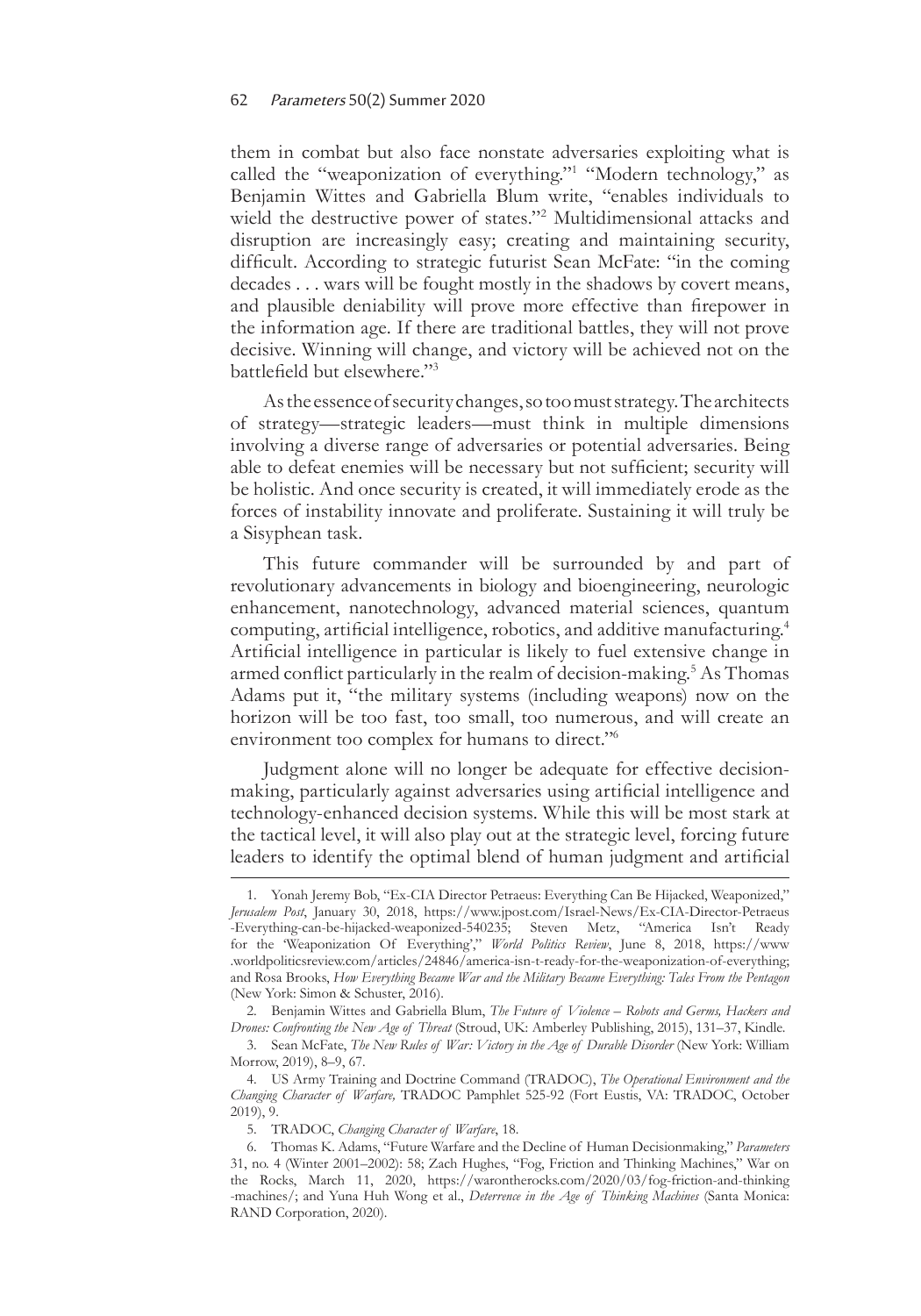intelligence then constantly reassessing and revising it. The skill to do this will be vital, perhaps even decisive.

Dynamic narrative shaping will be critically important for future strategic leaders. Since war is waged for political objectives, it is ultimately psychological; what matters most is not how many of the enemy are killed or how many targets destroyed but how audiences understand and react to military actions. In a strategic environment characterized by a profusion of information, highly fluid ideas and beliefs, intricate connectivity, and intense, global transparency, the psychological component of military action will be even more important than in the past. "The only outcome of military action that ultimately matters," Brad Dewees wrote, "occurs at the cognitive level—at the level where adversaries perceive and give meaning to actions taken against them."7 Or as P. W. Singer and Emerson Brookings put it: "What determines the outcome is not mastery of the facts, but rather a back-and-forth battle of psychological, political and (increasingly) algorithmic manipulation. Everything is now transparent, yet the truth can be easily obscured."8 Thus future conflicts and future strategy will largely be a "clash of narratives."9

Traditional methods of narrative shaping that rely on the transmission of information through formal media will no longer be sufficient. "These are not the kinds of battles that a plodding, uninventive bureaucracy can win," as Singer and Brookings note.<sup>10</sup> Having public affairs officers pass information to traditional media being the stewards of information—will be woefully inadequate. Dynamic narrative shaping will require strategic leaders who are psychologically astute and understand how beliefs and ideas form, spread, merge, mutate, die, and are reborn across national, subnational, and organizational cultures. And they must communicate in an information environment where it is difficult to distinguish truth from deepfakes or "fake news," where the authoritativeness of information no longer determines its impact.<sup>11</sup> But however difficult, dynamic narrative shaping to create desired psychological effects may be the sine qua non of future strategic leadership—cross-cultural communication to attain desired psychological effects may be more important than enterprise management.

## **Entrepreneurship and Organizational Design**

In the past most strategic military leaders—at least American ones were the stewards of the organizations they commanded rather than their

<sup>7.</sup> Brad Dewees, "Measuring War: Cognitive Effects in the Age of AI," War on the Rocks, October 3, 2019, [https://warontherocks.com/2019/10/measuring-war-cognitive-effects-in-the-age-of-ai/.](https://warontherocks.com/2019/10/measuring-war-cognitive-effects-in-the-age-of-ai/)

<sup>8.</sup> P. W. Singer and Emerson T. Brookings, *LikeWar: The Weaponization of Social Media* (New York: Houghton Mifflin Harcourt, 2018), 262.

<sup>9.</sup> David Patrikarakos, *War in 140 Characters: How Social Media is Reshaping Conflict in the Twenty-First Century* (New York: Basic Books, 2017), 260.

<sup>10.</sup> Singer and Brookings, *LikeWar*, 161.

<sup>11.</sup> See also Donie O'Sullivan, "What Is a Deepfake, Explained," CNN Business Video, 1:37, 2019, [https://www.cnn.com/videos/business/2019/02/01/deepfakes-interactive-what-is-a](https://www.cnn.com/videos/business/2019/02/01/deepfakes-interactive-what-is-a-deepfake-intro-orig.cnn) [-deepfake-intro-orig.cnn](https://www.cnn.com/videos/business/2019/02/01/deepfakes-interactive-what-is-a-deepfake-intro-orig.cnn).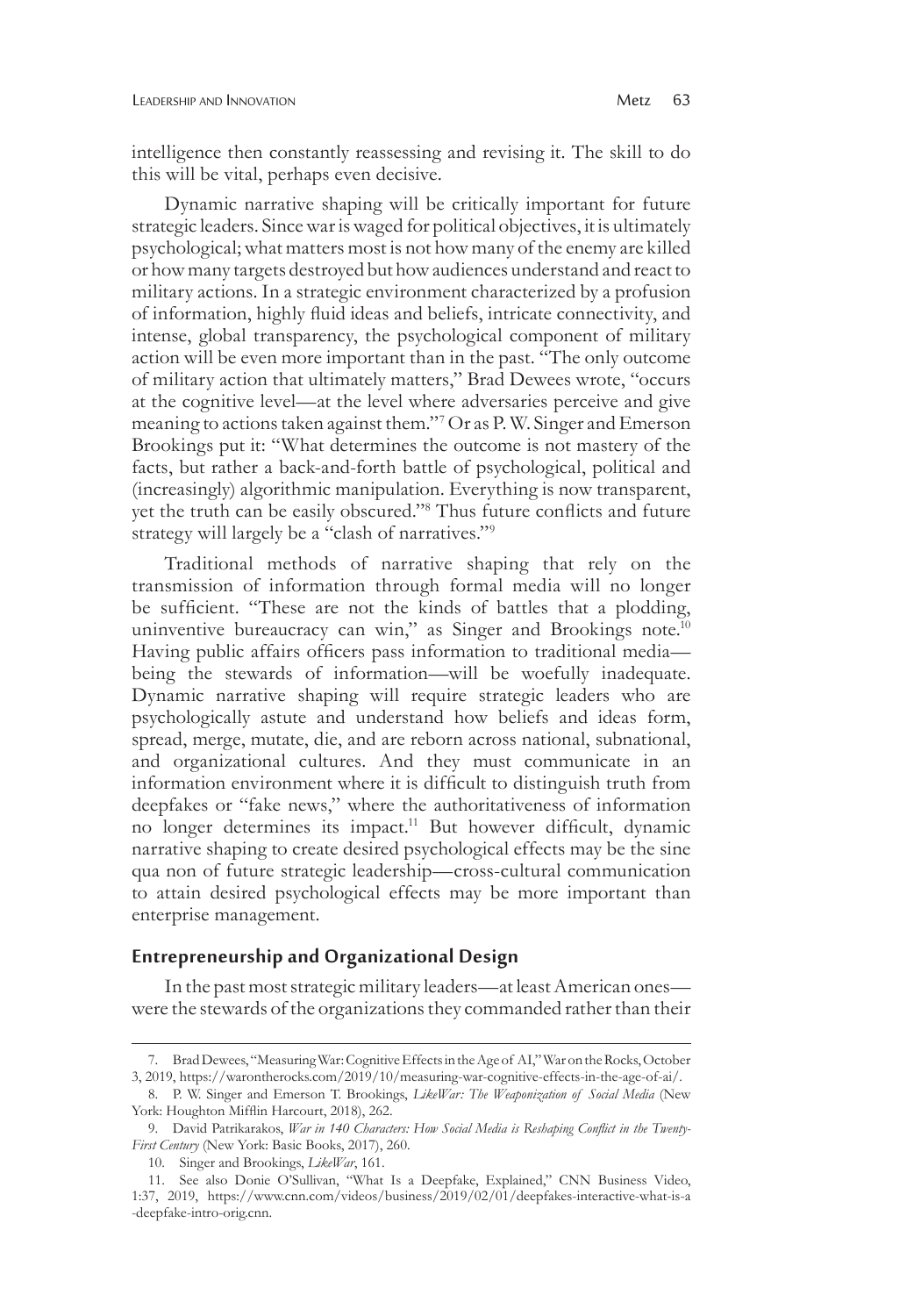#### 64 Parameters 50(2) Summer 2020

creators. They might make some incremental changes or improvements but in most cases did not have to create new organizations from scratch or totally rebuild an existing organization. The pace and extent of change suggests those days are past: future strategic leaders will need to be the creators and revolutionizers of organizations, entrepreneurs rather than simply stewards. As with many aspects of life, technology will be the locomotive, defining the possible.

For instance, strategic military leaders have long relied on staff work and their own judgment to make decisions. But as information expands, leaders of all kinds increasingly will use data-based, technologically enhanced analytics. Effective strategic leaders cannot simply depend on staff to tell them what they need to know but must have a working knowledge of the analytical processes and the information that feeds decisions. While strategic leaders may not themselves be experts on the design of artificial intelligence, they must be "aware of the significance, capabilities, and risks associated with algorithms."12 Put differently, strategic leaders must understand the gestalt of artificial intelligence and analytics-based decision-making even if not its architecture.

Future strategic leaders will no longer face a shortage of vital information but will struggle with its profusion. As James Mancillas writes: "One of the principal challenges of today's military leader is managing the ever-increasing flow of information available to them. The ease and low cost of collecting, storing, and communicating has resulted in a supply of data that exceeds the cognitive capacity of most humans."13 Accordingly, strategic leaders must help develop and learn to use a constantly shifting and evolving array of analytical tools so they can identify what is important in an ocean of information. They must adapt analytical tools to their organization's needs instead of automatically taking what is readily available or provided to them. Analytical and decision tools will not only be tailored to an organization, but will change over time. Rather than simply making decisions, future strategic leaders must understand and shape the process of decision-making.

"Nothing breeds complacency like success," writes Charles O'Reilly of the Stanford Graduate School of Business, "the point for maximum strategic paranoia is when you are at the top of your game."14 Effectiveness has a definitive lifespan, and in the future it will become shorter and shorter. Future strategic leaders must be constant disrupters and innovators.15 In an environment of deep, rapid, and expansive

<sup>12.</sup> TRADOC, *Changing Character of Warfare,* 10; and Michael C. Horowitz and Lauren Kahn, "The AI Literacy Gap Hobbling American Officialdom," War on the Rocks, January 14, 2020, <https://warontherocks.com/2020/01/the-ai-literacy-gap-hobbling-american-officialdom/>.

<sup>13.</sup> James Mancillas, "Integrating Artificial Intelligence into Military Operations," *Mad Scientist Laboratory* (blog), December 16, 2019, [https://madsciblog.tradoc.army](https://madsciblog.tradoc.army.mil/198-integrating-artificial-intelligence-into-military-operations/.) [.mil/198-integrating-artificial-intelligence-into-military-operations/](https://madsciblog.tradoc.army.mil/198-integrating-artificial-intelligence-into-military-operations/.).

<sup>14.</sup> Charles A. O'Reilly, *Lead and Disrupt: How to Solve the Innovator's Dilemma* (Palo Alto, CA: Stanford University Press, 2016), 219, Kindle.

<sup>15.</sup> Clayton Christensen, *The Innovator's Dilemma: When New Technologies Cause Great Firms to Fail* (Cambridge, MA: Harvard Business Review Press, 1997).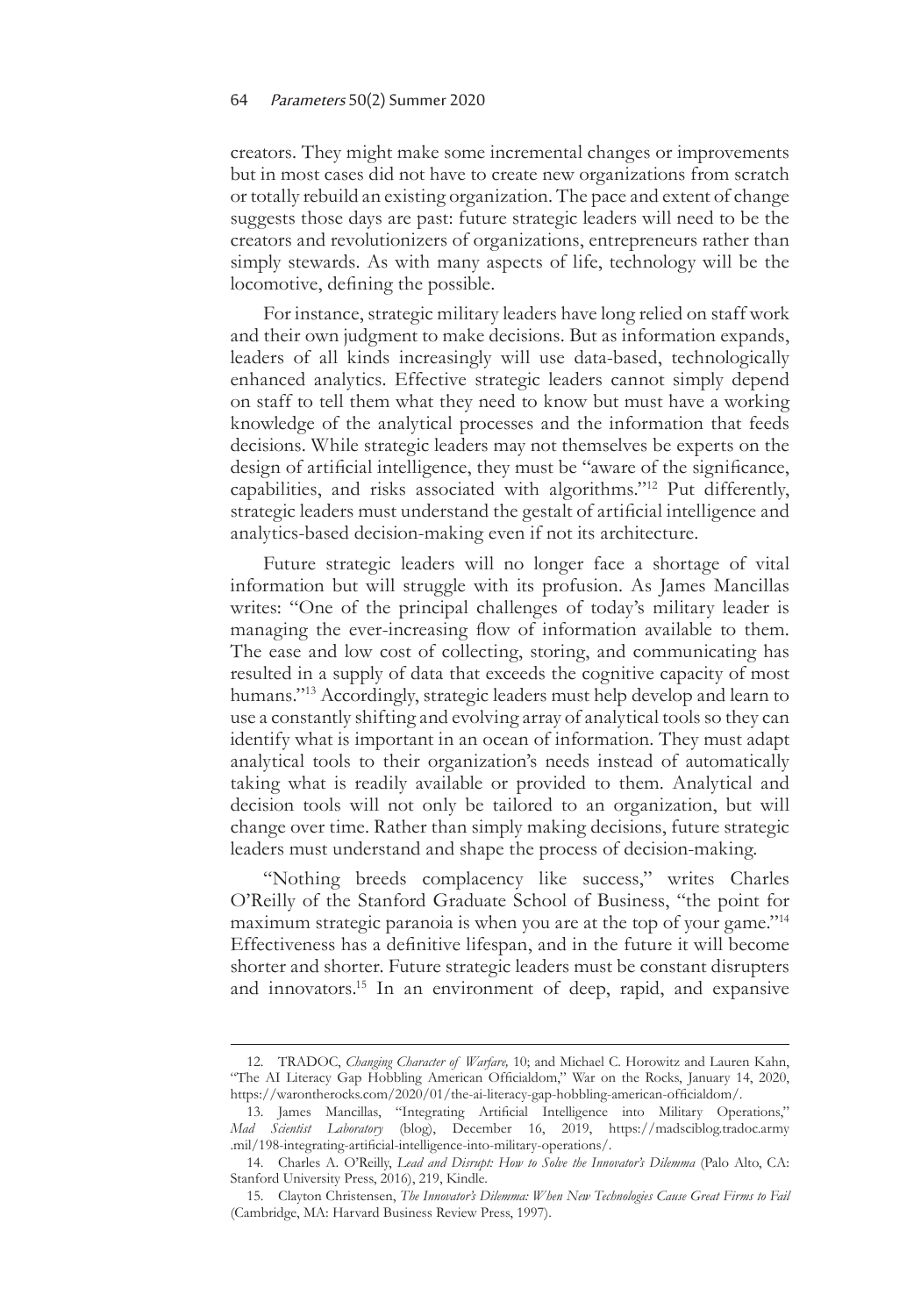change, incremental adaptation and improvement will be necessary but not sufficient.

There is a saying that in war "speed kills." Soon this dictum will apply not only to the maneuver of forces but also to organizational adaptation. Admittedly, innovation has long been a component of strategic leadership from the redesign of tactical formations by Alexander the Great, Maurice of Nassau, Gustavus Adolphus and Napoleon, to the nineteenth-century development of general staffs and professional military education, through the twentieth century's combined arms warfare on both land and sea. But most often innovation was a response to failure or defeat or to a fear of failure or defeat. In the future, disruption, innovation, and entrepreneurship must be constant and preemptive rather than reactive. As soon as an organization is functioning at a high level, strategic leaders must begin redesign.

## **Entrepreneurship and Organizational Ethics**

Traditionally, strategic leaders in the US military also approached culture and ethics from the perspective of stewardship rather than entrepreneurship. Rarely were organizations completely broken, so strategic leaders focused on sustaining what worked and fixing what was not. As with organizational design, future strategic leaders will need to be disrupters of culture and ethics, innovators and entrepreneurs, "empathetic crafter[s] of culture" as General Stanley McChrystal, US Army retired put it.<sup>16</sup> This disruption must happen even when organizations are not yet broken: future strategic leaders will know that every highly functioning organization is on the precipice of decline, even failure.

It is to impossible know exactly what ethical challenges will be most pressing in the coming decades, but is possible to identify candidates. Take, for instance, the political and informational context of strategy. In previous decades there were only a few authoritative sources of information for the public—three television networks, a few major news magazines, a handful of major newspapers, and an array of influential journals of opinion. Reliance on a limited number of carefully edited information sources pushed political discourse and ideas toward the middle; this allowed compromise and consensus building.

Now the information environment is very different. There are thousands, perhaps millions, of sources but few indicators of reliability. Young people in particular do not rely on traditional media sources for information so the traditional media, with its emphasis on balance, fact-checking, and careful editorial control, does not reach them.<sup>17</sup> Everyone can tailor information to their own biases and proclivities. And it is hard to attract attention in this environment. The result is a

<sup>16.</sup> Stanley McChrystal, *Team of Teams: New Rules of Engagement for a Complex World* (New York: Penguin Publishing Group, 2015), 222, Kindle.

<sup>17.</sup> "In the Age of Memes, How Are Young People Getting Their News?," PBS, January 23, 2020, [https://www.pbs.org/newshour/nation/in-the-age-of-memes-how-are-young-people](https://www.pbs.org/newshour/nation/in-the-age-of-memes-how-are-young-people-getting-their-news.) [-getting-their-news.](https://www.pbs.org/newshour/nation/in-the-age-of-memes-how-are-young-people-getting-their-news.)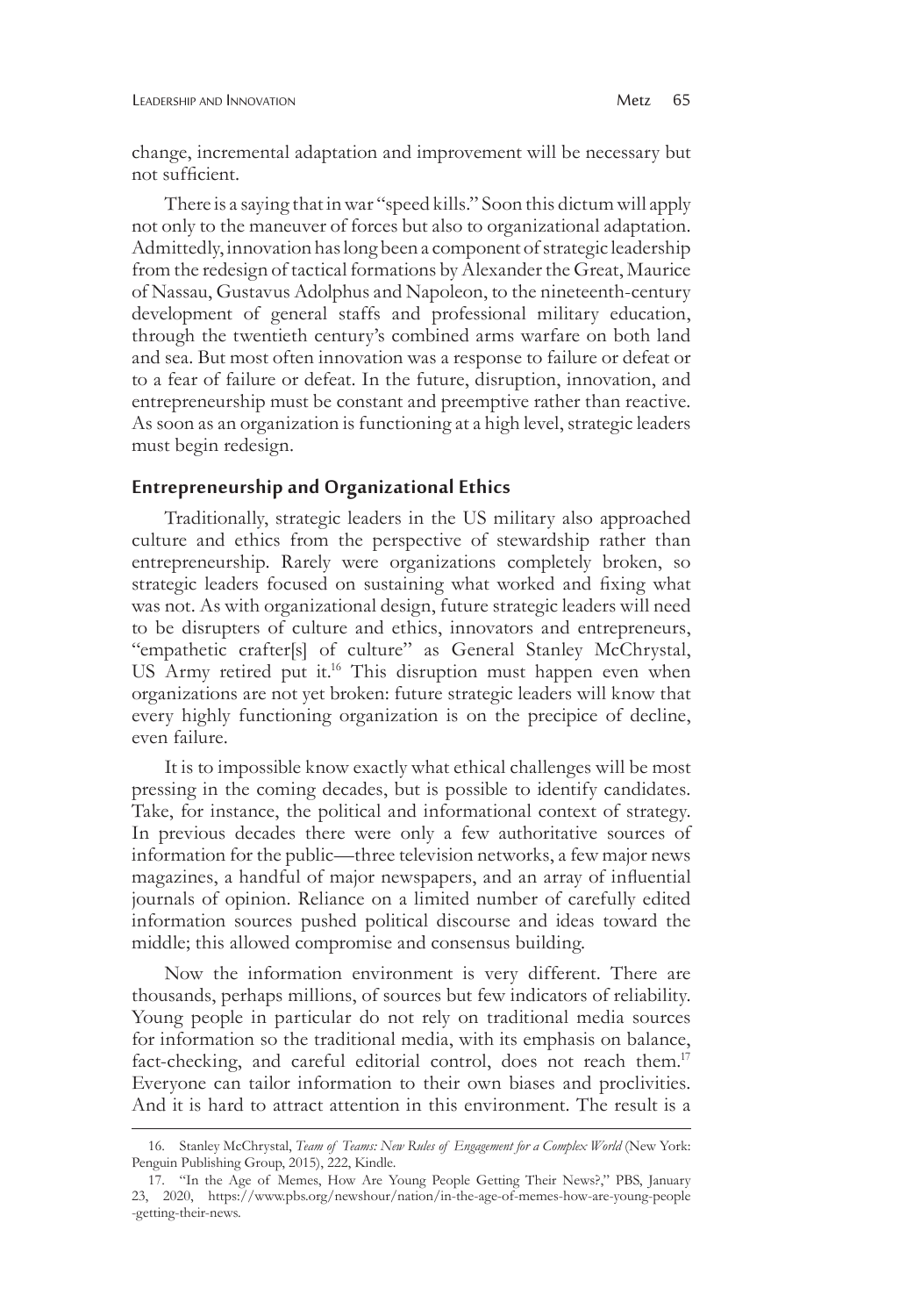#### 66 Parameters 50(2) Summer 2020

kluge of political discourse and entertainment. How an idea is packaged matters as much, sometimes more, than its content. Infotainers shape the national narrative as much as professional journalists, policy experts, or elected officials.

The profusion of information also contributes to the fracturing of consensus and hyperpartisanship, pushing political positions away from the middle and toward the ideological poles. It increases hostility toward people and organizations on a different end of the partisan spectrum, creating a climate of intense political tribalism. Politics today is treated less like a process for reconciling diverse positions and reaching consensus than war by other means. Compromise is treated as a loss and no one wants to lose.

Hyperpartisanship and the politicization of security policy already create intense ethical dilemmas for military strategic leaders and are shaking the foundation of American civil-military relations. This situation is likely to escalate. Will it be incumbent on future military strategic leaders to tailor their advice to the ideological biases and proclivities of the political leader they are presenting it to? Must strategic advice be shaped by political tribalism? Can military strategic leaders be above or outside of this tribalism? Will uniformed leaders have to propose military options they know can be completed in one presidential administration since the next one is likely to reverse it? Must future strategic advice be entertaining so political leaders will remember it?

Future strategic leaders will also face immense ethical challenges deciding how to use new technology like artificial intelligence and the human-technology interface. Even now movements to limit or ban things like "killer robots" are gaining strength.<sup>18</sup> Linking brains to technology and adapting neurotechnology will raise difficult and complex ethical issues for the military.<sup>19</sup> Could a technologically enhanced super soldier (or sailor, airman, marine, or space warrior) easily integrate back into civilian society once their service is complete? These challenges will affect the use of technology by the military, particularly the integration of humans and technology. And the more human-enhancement technology proliferates and matures, the greater the political resistance to it will become. Strategic leaders will have to navigate this complex ethical terrain. And every balance they reach will be precarious and temporary.

<sup>18.</sup> Paul Scharre, *Army of None: Autonomous Weapons and the Future of War* (New York: W. W. Norton, 2018), 251–318.

<sup>19.</sup> See also Joseph DeFranco and James Giordano, "Linking Brains to Machines, and Use of Neurotechnology to the Cultural and Ethical Perspectives of the Current Global Stage," *Mad Scientist Laboratory* (blog), August 8, 2019, [https://madsciblog.tradoc.army.mil/168-linking-brains](https://madsciblog.tradoc.army.mil/168-linking-brains-to-machines-and-use-of-neurotechnology-to-the-cultural-and-ethical-perspectives-of-the-current-global-stage/)[to-machines-and-use-of-neurotechnology-to-the-cultural-and-ethical-perspectives-of-the-current](https://madsciblog.tradoc.army.mil/168-linking-brains-to-machines-and-use-of-neurotechnology-to-the-cultural-and-ethical-perspectives-of-the-current-global-stage/)[global-stage/.](https://madsciblog.tradoc.army.mil/168-linking-brains-to-machines-and-use-of-neurotechnology-to-the-cultural-and-ethical-perspectives-of-the-current-global-stage/)